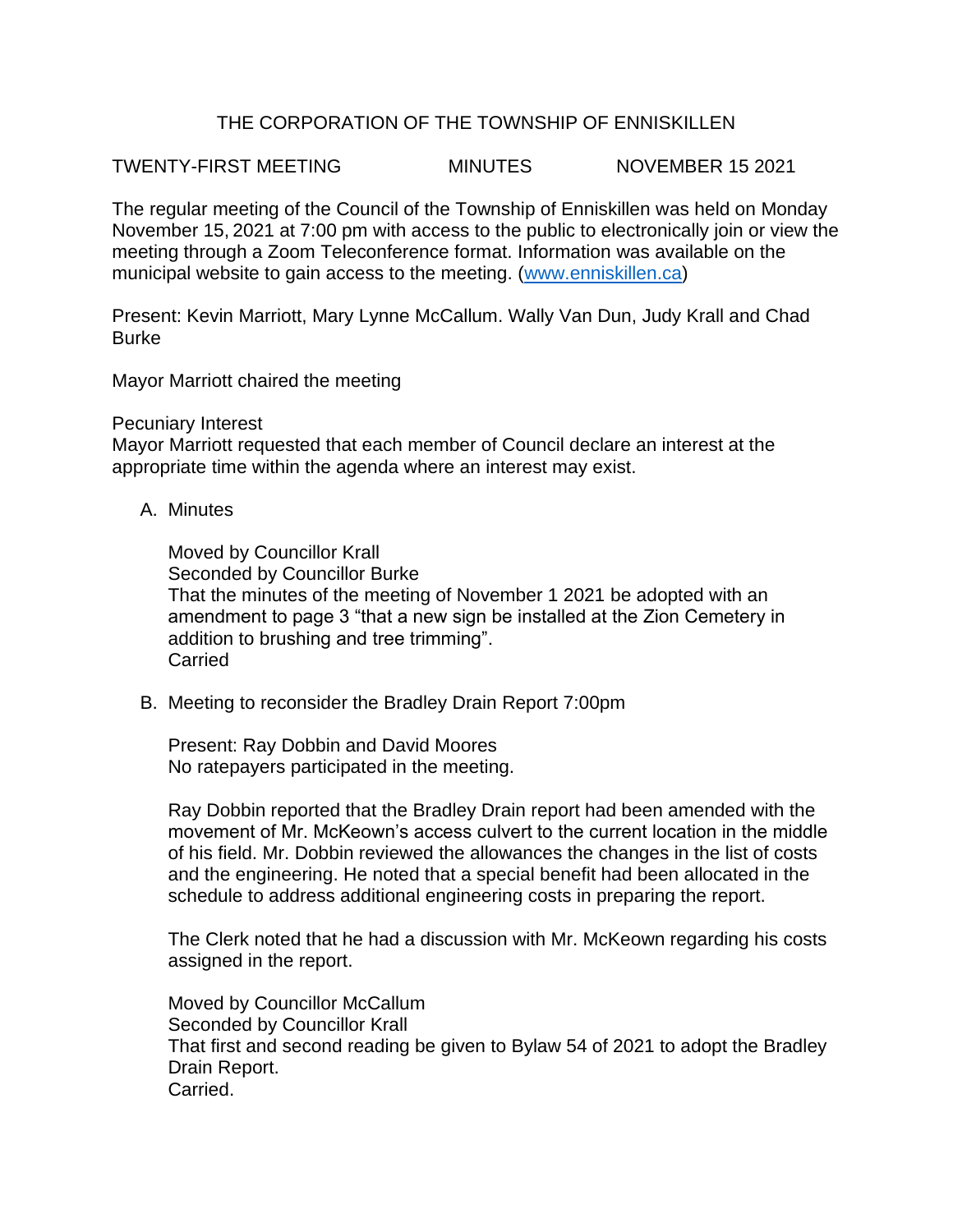C. Interviews:

Petrolia North Enniskillen Fire Chief 7:30 pm Drains: Durham Creek Drain, German/Perkins Drain

A discussion took place regarding a report prepared regarding active beaver dams in municipal drains. No active sites were found on the Black Creek and the Fox Creek water sheds. The report estimated that between 16-20 beavers were active in the Durham Creek water shed.

Moved by Councillor McCallum Seconded by Councillor Krall That the Drainage Superintendent be instructed to proceed with the removal of the beavers and dams in the Durham Creek watershed. Carried.

A memo was reviewed from the Drainage Superintendent regarding the German/Perkins Drain. The Drainage Superintendent explained the work authorized by tender on the German/Perkins Drain.

The Drainage Superintendent noted that work would be required into the property of Lambton Area Industries to provide for outlet of water.

He recommended that a site meeting be held to discuss additional work.

Moved by Councillor Krall

Seconded by Councillor Van Dun

That a site meeting be held with Councillor McCallum as Council representative on the German and Perkins Drain to review the road crossing at Gypsie Flats Road and Petrolia Line as well as additional work on the property of Lambton Area Industries.

Carried.

The Clerk updated Council on a water line repair that had taken place on LaSalle Line during the current day.

- D. Correspondence for information
	- 1. Ontario to Raise Minimum Wage to \$15 per hour
	- 2. Solicitor General expansion of OPP Crisis Call diversion program
	- 3. Lambton Public Health proof of vaccination requirement
	- 4. 2021 Ontario budget Update
	- 5. MPAC Budget review
	- 6. County of Lambton council highlights Nov 4 2021
	- 7. Lambton Shores lifts emergency declaration
	- 8. CUPE comments on OMERS pension performance
	- 9. County of Lambton creative county grant program
	- 10.Ontario Energy Board Enbridge natural gas rate proposal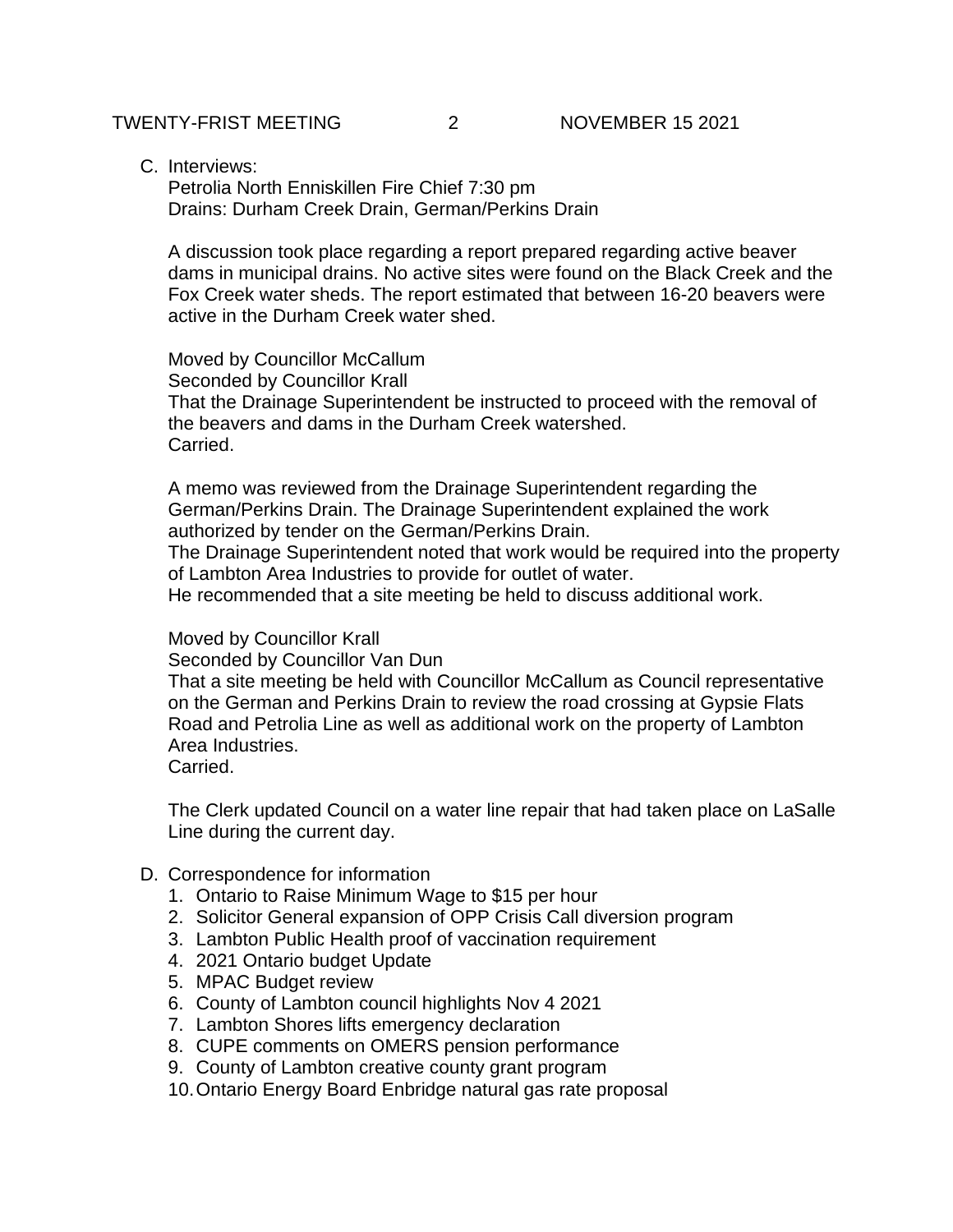## TWENTY-FIRST MEETING 3 NOVEMBER 15 2021

- 11.St. Clair Conservation Authority update November 2021
- 12.Hydro One Environmental Assessment Poll Replacement
- 13.AMCTO Fall Economic Statement
- 14.Ontario Human Rights Commission statement on human rights in COVID-19 recover planning

Moved by Councillor Van Dun Seconded by Councillor Krall That correspondence items 1-14 be received and filed. Carried.

Petrolia North Enniskillen Fire Chief

A review was undertaken by Chief Arns of the operating budget for 2021 as well as the draft operating and capital budget for the Petrolia North Enniskillen Fire Department.

Councillor McCallum questioned Chief Arns regarding the inspection revenue generated by the department, the method of payment of the members of the fire department and the planned renovations of the firehall washrooms.

Moved by Councillor Krall Seconded by Councillor Burke That the 2022 Petrolia North Enniskillen operating and capital budgets be approved. Carried.

- E. Correspondence requiring motions
	- 1. Petrolia Hillsdale Cemetery grant request

Moved by Councillor Krall Seconded by Councillor Van Dun That the grant request from the Town of Petrolia for the Hillsdale Cemetery be referred to the 2022 budget. Carried.

2. Resolution Kitchener pandemic funding

Moved by Councillor Krall Seconded by Councillor Van Dun That the resolution from Kitchener regarding additional funding for Covid 19 expenses be received and filed. Carried.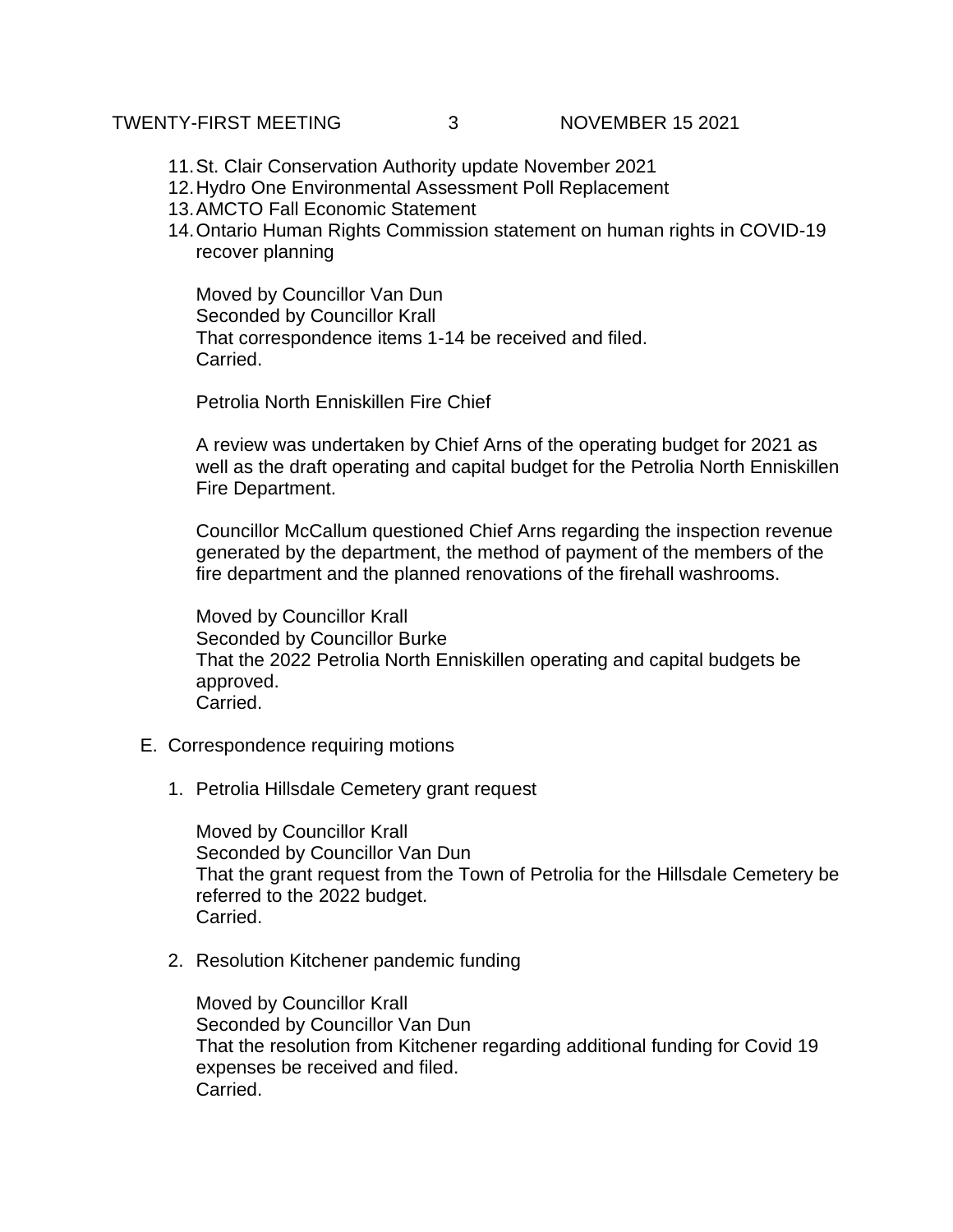TWENTY-FIRST MEETING 4 NOVEMBER 15 2021

F. Accounts

Moved by Councillor McCallum Seconded by Councillor Krall That the accounts be paid as circulated: Cheque: 15894-15938: \$ 257,852.93 Carried.

- G. Other Business
	- 1. Cannabis Cultivation Guide Oct 25 2021

Councillor Krall requested that the cannabis cultivation guide be forwarded to the Planner for reference in preparing the Township Official Plan and Zoning Bylaw amendments concerning cannabis.

Moved by Councillor Krall Seconded by Councillor McCallum That the Cannabis cultivation guide be forwarded to the township planner. **Carried** 

- 2. Budget to actual Oct 31 2021
- 3. 2022 Council dates

Moved by Councillor McCallum Seconded by Councillor Van Dun That the following meeting dates be approved for 2022: Jan 10 and 24 February 7 and 22 March 7 and 21 April 4 and 19 May 2 and 16 June 6 and 20 July 4 and 18 Aug 2 and 15 Sept 6 and 19 Oct 3 and 17. Carried.

4. Road Closure Policy

Moved by Councillor McCallum Seconded by Councillor Krall That the road closure application for the area formally used as a railway line from S&S Land Management and Canflow be closed.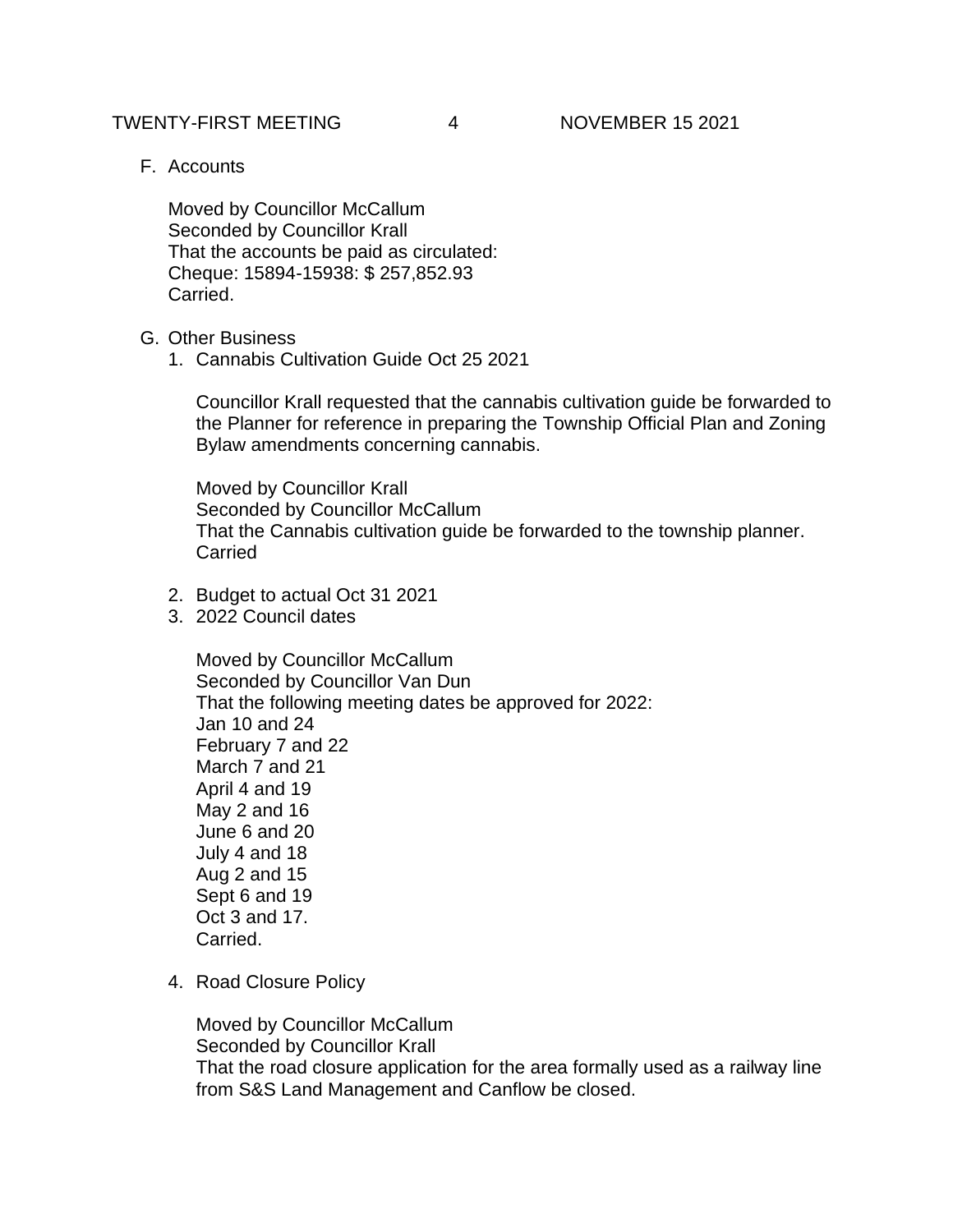Carried.

5. Draft Minutes Oil Springs South Enniskillen Fire Management meeting

Councillor Burke reviewed the minutes for the meeting of the fire department committee. He noted that no arrival date was available for the new fire department pumper due to parts shortages.

A discussion took place regarding more detailed review of open burning requests to reduce the amount of material being burned.

It was noted that information should be circulated to residents regarding what materials could be burned.

A discussion took place in regarding the need to ensure that the 911 signs remain visible.

Moved by Councillor Van Dun Seconded by Councillor McCallum That the minutes of the Oil Springs South Enniskillen fire meeting be adopted. Carried.

6. D Pitel No one Stands Alone

Moved by Councillor McCallum Seconded by Councillor Krall That the grant request from D Pitel be referred to budget. Carried.

The Clerk reported that requests had been made for meetings with the Minister of Agriculture and the Minister of Finance during the ROMA convention in January 2022.

## H. Bylaws

- 1. Bylaw 52 of 2021 Confirmation Bylaw
- 2. Bylaw 53 of 2021 Drain Rating Bylaw

Moved by Councillor Krall Seconded by Councillor Van Dun That first and second reading be given to Bylaws 52 and 53 of 2021. Carried.

Moved by Councillor Burke Seconded by Councillor McCallum That third and final reading be given to Bylaws 52 and 53 of 2021. Carried.